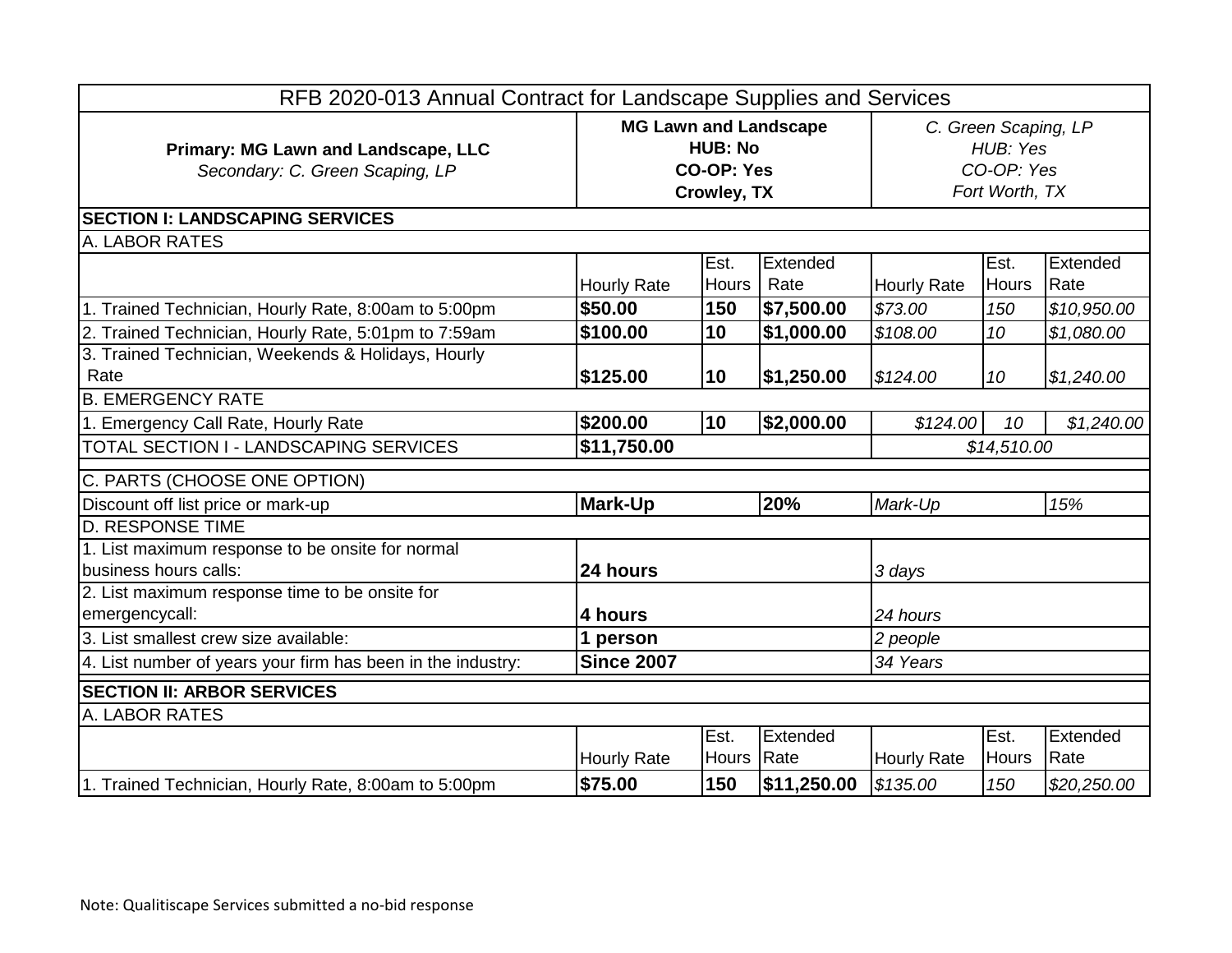| RFB 2020-013 Annual Contract for Landscape Supplies and Services               |                                                                                           |    |            |                                                                  |    |            |
|--------------------------------------------------------------------------------|-------------------------------------------------------------------------------------------|----|------------|------------------------------------------------------------------|----|------------|
| Primary: MG Lawn and Landscape, LLC<br>Secondary: C. Green Scaping, LP         | <b>MG Lawn and Landscape</b><br><b>HUB: No</b><br><b>CO-OP: Yes</b><br><b>Crowley, TX</b> |    |            | C. Green Scaping, LP<br>HUB: Yes<br>CO-OP: Yes<br>Fort Worth, TX |    |            |
| 2. Trained Technician, Hourly Rate, 5:01pm to 7:59am                           | \$125.00                                                                                  | 10 | \$1,250.00 | \$190.00                                                         | 10 | \$1,900.00 |
| 3. Trained Technician, Weekends & Holidays, Hourly Rate                        | \$150.00                                                                                  | 10 | \$1,500.00 | \$195.00                                                         | 10 | \$1,950.00 |
| <b>B. EMERGENCY RATE</b>                                                       |                                                                                           |    |            |                                                                  |    |            |
| 1. Emergency Call Rate, Hourly Rate                                            | \$200.00                                                                                  | 10 | \$2,000.00 | \$195.00                                                         | 10 | \$1,950.00 |
| <b>TOTAL SECTION II - ARBOR SERVICES</b>                                       | \$16,000.00                                                                               |    |            | \$26,050.00                                                      |    |            |
| C. PARTS (CHOOSE ONE OPTION)                                                   |                                                                                           |    |            |                                                                  |    |            |
| Discount off list price or mark-up                                             | <b>Mark-Up</b>                                                                            |    | 20%        | Mark-Up                                                          |    | 15%        |
| <b>D. RESPONSE TIME</b>                                                        |                                                                                           |    |            |                                                                  |    |            |
| 1. List maximum response to be onsite for normal                               |                                                                                           |    |            |                                                                  |    |            |
| business hours calls:                                                          | 24 hours                                                                                  |    |            | 5 days                                                           |    |            |
| 2. List maximum response time to be onsite for emergency calls: <b>4 hours</b> |                                                                                           |    |            | 24 hours                                                         |    |            |
| <b>SECTION II: ARBOR SERVICES</b>                                              |                                                                                           |    |            |                                                                  |    |            |
| 3. List smallest crew size available:                                          | 2 people                                                                                  |    |            | 1 person                                                         |    |            |
| 4. List number of years your firm has been in the industry:                    | <b>Since 2007</b>                                                                         |    |            | 34 Years                                                         |    |            |
| <b>GRAND TOTAL (SECTIONS I &amp; II):</b>                                      | \$27,750.00                                                                               |    |            | \$40,560.00                                                      |    |            |